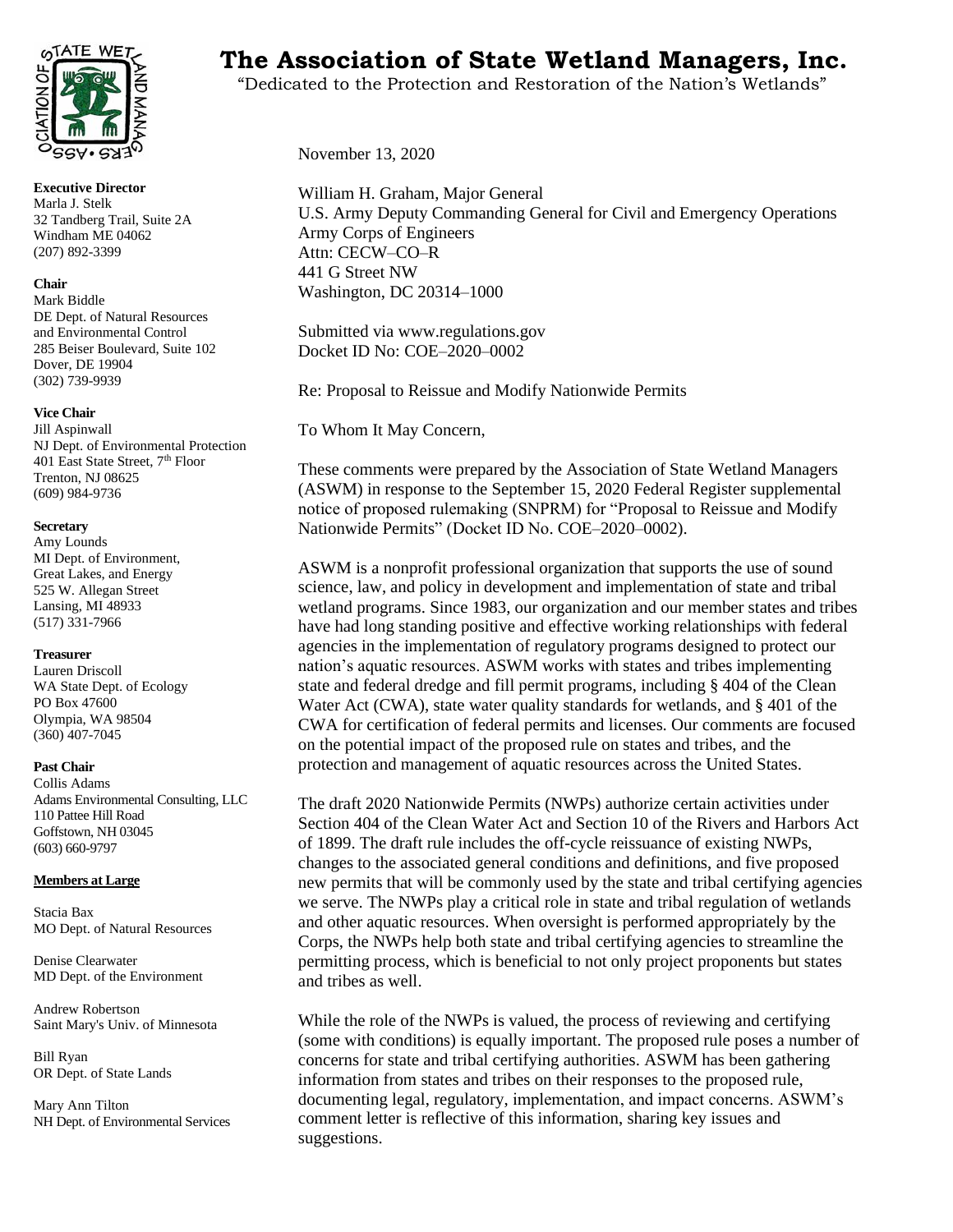# **ASWM Comments on the Rule Review Process**

# **Certifying Permits in a Proposed Rule, Rather than Final Rule**

States and tribes express deep concerns about the requirement documented in the 2020 *Proposal to Reissue and Modify Nationwide Permits* to concurrently comment on the proposed rule *and* certify the proposed permits during the same period. These joint tasks require certifying agencies to review and condition permits that are not yet final. This practice is inconsistent with prior NWP reissuance procedures. The standard NWP certification process makes use of an initial rulemaking and comment period, followed by certification of the permits in the final rule months later. States and tribes have expressed serious concern that any changes that take place to the permits after certification may result in missing or inappropriate conditions, leaving states with no opportunity to remedy a deficient certification.

Being asked to review and condition draft permits puts states and tribal certifying authorities in the unprecedented position of having to consider conditioning their own certifications to ensure that they are certifying each draft federal permit. If the content of the NWPs changes between the draft and final rule, they may have to deny NWPs due to insufficient information. While this is a clear problem with the proposed review process, the proposed rule also does not outline a process for states and tribes to address changes made to the draft permit language in the final rule. Uncertainty around how certifications and conditions will be treated in the final permits may lead some certifying authorities to deny certain NWPs outright for lack of adequate information to determine compliance with state water quality regulations. A process that requires certifying agencies to certify draft permits without a clearly articulated process to address any changes made in the final permits could lead to the unnecessary denial of one or more NWPs. This is neither good governance nor good business as it causes additional burden for permittees.

Additionally, some states operate under USACE issued State General permits to implement USACE wetland permitting where NWPs are revoked. However, the USACE relies on NWP stream thresholds, water certifications, and PCN processes to update its State General permits. For the above stated reasons, these issues will raise conflicts and issues when the State General Permits are updated.

*SUGGESTION: ASWM suggests a separation of the two processes and an extension of the deadline for certification of the Nationwide Permits until the rule is final and the permits are no longer in draft form.*

## **Need for More than 60 Days to Review Proposed Rule that Includes Major Changes**

Previously, the NWP Rule review period was on an expected schedule, which allowed states and tribes to plan additional time before the review period to initiate both internal and external coordination and planning in preparation for the review process. In the 2016 NWP reissuance process, the proposed rule was released on June 1, 2016, with comments received during a 60-day comment period and then finalized on January 6, 2017 with publication in the Federal Register<sup>1</sup>. Once the 2016 final NWP Rule was published in the Federal Register, the Corps provided states and tribes with an additional 90 days for both § 401 and Coastal Zone Management Act (CZMA) consistency reviews, but this was for reviewing and conditioning *final* permits in a *final* rule before the effective date.<sup>2</sup> This time, the Corps is requiring states and tribes, in the same amount of time, to simultaneously review and comment on the *draft* rule, and review and condition permits for § 401 in 60 days and for CZMA in 90 days. There is a fundamental disconnect created in the proposed rule by the separate requirements for the § 401 water quality certification review process and the CZMA review process, which must be conducted within

<sup>1</sup> March 19, 2017 Federal Register: https://www.govinfo.gov/content/pkg/FR-2017-01-06/pdf/2016-31355.pdf

<sup>2</sup> June 1, 2016 Federal Register: https://www.federalregister.gov/documents/2016/06/01/2016-12083/proposal-to-reissue-andmodify-nationwide-permits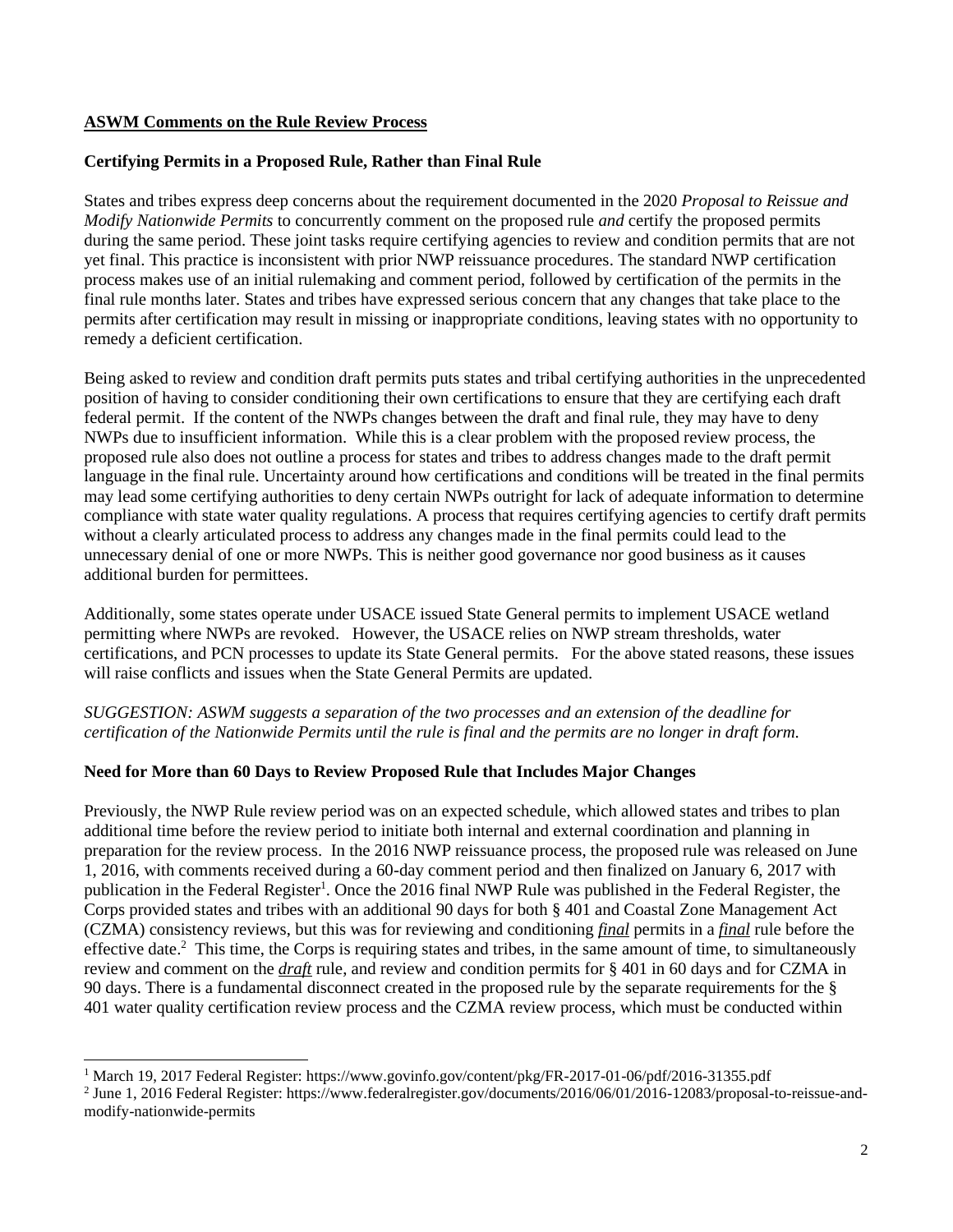each coastal state. The current discrepancy between the 60-day timeline for § 401 review and the 90-day timeline for CZMA review creates an unnecessarily cumbersome, bifurcated review process.

Despite expectations of the next NWP Rule review process beginning in 2021 and culminating in a new rule in 2022, an off-cycle process was enacted, and opportunity for advanced planning and coordination has been eliminated. While states and tribes are committed to evaluating and conditioning the permits, 60 days is an unreasonably short timeline to effectively review the sheer volume of changes and meet the legal requirements of some certifying authorities to provide opportunity for comment, including public hearings. Some states require processes involving public comment and notice that will not be able to be completed on this timeline. This abbreviated timeline directly undermines and limits state and tribal input, and thus undermines cooperative federalism. Review must take into consideration significant changes in multiple NWPs, changes in general conditions, the addition of five new permits, the need to determine cumulative and interconnecting impacts from other recent federal rulemaking actions (e.g., the Navigable Waters Protection Rule and the final Clean Water Act § 401 Rule), and input from the public. By any measure, the 60-day review and comment period is clearly inadequate for this volume of review and analysis.

*SUGGESTION: ASWM suggests that the Corps extend the review period to 180 days to provide adequate time to review the proposed rule and associated draft permits.*

# **ASWM Comments on Specific Nationwide Permits**

## **Changing the 300-Linear Foot Threshold to Acreage Threshold**

A leading concern of states and tribes in their review of the 2020 NWPs is the change from the existing 300 linear foot limit for losses of stream bed to a new acreage-based measure. This change impacts NWP 21, 29, 39, 40, 42, 43, 44, 50 and 51. Several states report that this change will result in major losses of streams in their state without requiring pre-construction notice (PCN), public input, or mitigation. Even with PCNs, public input and/or compensatory mitigation, this change is still likely to result in major losses of stream habitat and a concomitant impact on fish and wildlife resources. The NWPs are based on the premise that activities authorized by the NWPs "cause no more than minimal individual and cumulative environmental effects" [80 FR 1909]. The proposed threshold change would allow permittees to impact thousands of linear feet of stream channels under a single project without compensatory mitigation.

Smaller, often headwater, streams have a low width average and are inherently linear in their hydrogeomorphic characteristics. Impacts occur more frequently to these small streams than higher order streams because development is deterred from impacting larger stream or river features by multiple factors. Smaller features are widely undercounted and, without data otherwise, legal protections should be broad enough to account for the scale, sensitivity, and ecological importance of small streams<sup>3</sup>. For example, in one state a change in map scale (e.g. 1:100,000 to 1:24,000) can result in a 50% increase in stream miles. Even at this scale, thousands of miles of actual first-order streams that are not mapped will be impacted. The majority of stream mitigation offsets needed are to service lower order stream impacts, which science and restoration practice indicate are best measured by a linear metric<sup>4</sup>.

The Corps cites studies by Doyle et al. (2015) and Lave (2014) in justifying this change. However, the authors of this scientific research have expressed that the Corps' interpretation of their research is inaccurate and does not reflect either their science or common findings on this topic or the scientific literature on aquatic resources (see

<sup>3</sup> See discussion in Owen, Dave (2017). *Little Streams and Legal Transformations.* 'Utah Law Review: Vol 2017. No. 1. Article 1m p. 7-14. Available at:<http://dc.law.utah.edu/ulr/vol2017/iss1/1>

<sup>4</sup> U.S. EPA. Connectivity of Streams and Wetlands To Downstream Waters: A Review and Synthesis of the Scientific Evidence (Final Report). U.S. Environmental Protection Agency, Washington, DC, EPA/600/R-14/475F, 2015.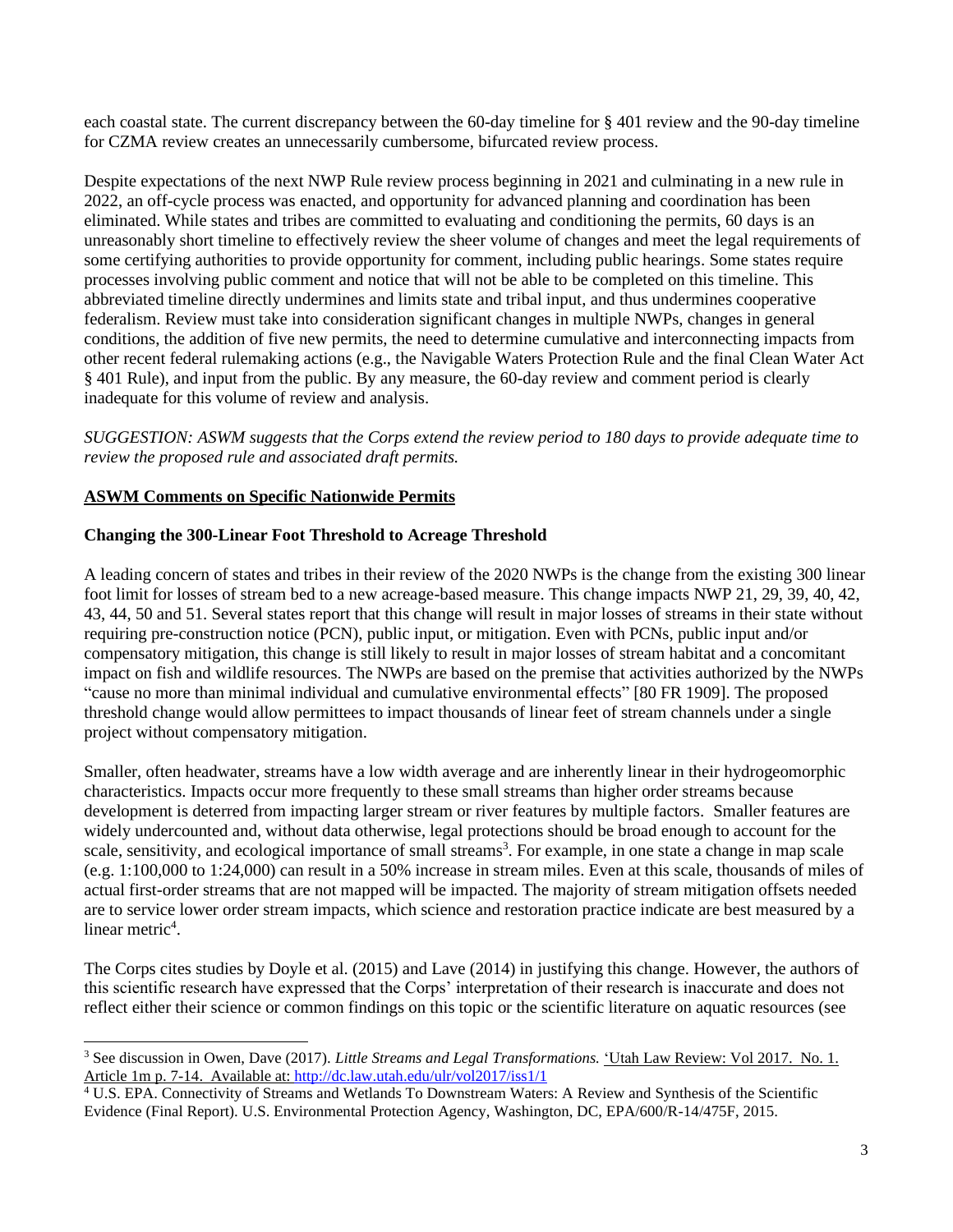comment letter submitted to the Corps on November 12, 2020 by Doyle and Lave). Doyle and Lave state that their research "does not support the use of stream bed area as being a superior or preferred metric for compensatory stream mitigation, nor does it offer a scientific rationale for replacing 300 LF with a 0.5-acre limit for stream impacts." They argue that the Corps' decision represents a "push toward a measure that is intended to better represent larger [stream] systems than smaller ones, especially in light of the USACE's statutory obligation to permit only 'minimally adverse environmental impacts'"<sup>5</sup> (ibid). They conclude that this change in the rule is "not based on an accurate interpretation of our science, which the USACE purports is a basis for their proposing the change…" (ibid). They strongly recommend maintaining the 300 liner feet threshold, rather than moving to the new acreage threshold, which will "likely result in a significantly greater number of unmitigated losses to the nation's stream ecosystems" (ibid).

The selection of the acreage threshold is also based, according to the proposed rule, on data regarding stream width provided in Downing et al (2012). The report and its supplement provide information about stream width from two different sources (one is a U.S. dataset and the other is a world estimate based on Africa<sup>6</sup>). The Corps bases its stream width calculations on the use of the world stream width data, which is on average 6.3 feet, despite the availability of a U.S. database, which is on average 2.9 feet. The Corps does not explain why they chose to use global average data based on African stream widths rather than the data available that is specific to U.S. streams. Obviously, the NWPs only apply to projects affecting U.S. streams, not African streams or those found in other countries. The Corps' decision to use the world average stream width dataset creates the appearance of a minimal difference between linear foot and acreage measurements; however, in reality, use of the pertinent U.S. dataset more than doubles the stream miles that can be impacted when compared to the world average. This vastly increased impact threshold would violate the basic tenet of General Permits – that any activity authorized by a general permit "result in no more than minimal individual and cumulative adverse environmental effects."

The Corps' proposed change ignores the prevailing body of scientific literature that documents the unique value of headwater streams. Colvin, et al (2019), demonstrate that "headwater streams and wetlands are integral components of watersheds that are critical for biodiversity, fisheries, ecosystem functions, natural resource-based economies, and human society and culture. These and other ecosystem services provided by intact and clean headwater streams and wetlands are critical for a sustainable future. Loss of legal protections for these vulnerable ecosystems would create a cascade of consequences, including reduced water quality, impaired ecosystem functioning, and loss of fish habitat for commercial and recreational fish species."

A one-half acre loss of stream bed, based on U.S. averages for stream width, has the potential to effectively eliminate the biologic, hydrologic and geomorphic functions of the stream<sup>7</sup>. While the Corps indicates that functions will be better protected by the new acreage-based threshold, the Corps offers no factual or documented evidence to support its conclusion. The rule ignores the extensive literature, particularly the Corps' and EPA's own Science Advisory Board's Report - *[Connectivity of Streams and Wetlands to Downstream Waters: A Review](https://yosemite.epa.gov/sab/sabproduct.nsf/02ad90b136fc21ef85256eba00436459/7724357376745f48852579e60043e88c!OpenDocument)  [and Synthesis of the Scientific Evidence](https://yosemite.epa.gov/sab/sabproduct.nsf/02ad90b136fc21ef85256eba00436459/7724357376745f48852579e60043e88c!OpenDocument)* , which underscores the importance of headwater streams <sup>8</sup> . The Connectivity Report identifies the many unique and valued functions and ecosystem services provided by these aquatic resources. While Executive Order 13783 makes the case for streamlining and increasing the efficiency of permitting for these NWPs, increasing permitting efficiency cannot relieve the Corps of its statutory responsibility to protect valuable resources. The 300 linear foot limit has been an efficient measure utilized by the Corps for permitting for more than twenty years. It has been considered a sufficient protective standard during

<sup>5</sup> Clean Water Act § 404(e).

 $6$  Supplementary electronic material to Downing et al (2012), Table 2

 $\textsuperscript{7}$  Colvin, et al. 2019. Headwater streams and wetlands are critical for sustaining fish, fisheries, and ecosystem services. Fisheries 44:73–91

<sup>8</sup> Connectivity of Streams and Wetlands to Downstream Waters: A Review and Synthesis of the Scientific Evidence; Downloaded from:

https://yosemite.epa.gov/sab/sabproduct.nsf/02ad90b136fc21ef85256eba00436459/7724357376745f48852579e60043e88c!O penDocument.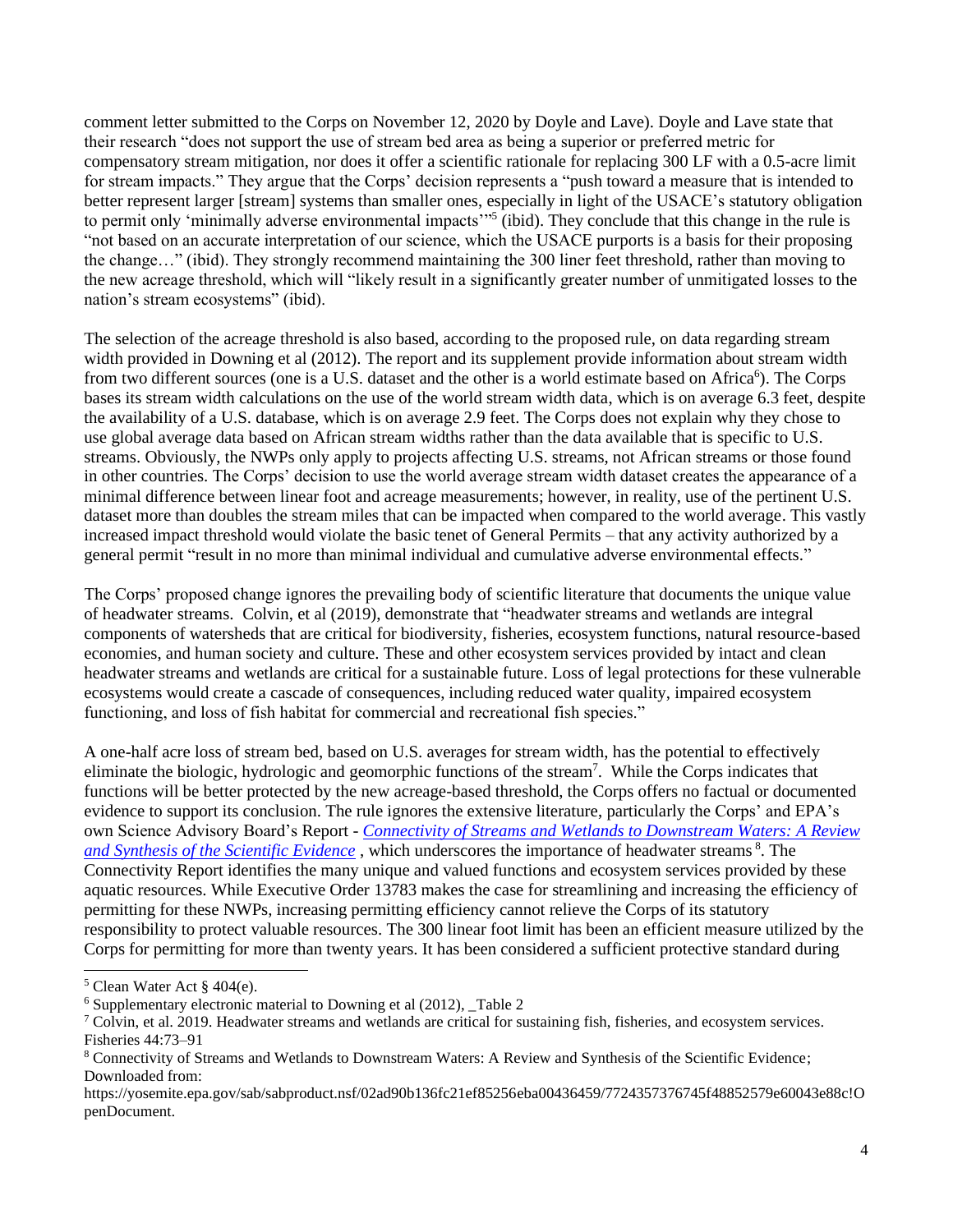this time and should not be eliminated without a more clearly articulated reason based on the best available science.

The Corps already recognizes the need for regionalization in its use of supplements to the Federal Wetland Delineation Manual. To get a comprehensive estimate of stream width for a state/tribe would require use of USGS regional regression models to estimate width based on available slope and drainage area data from the National Hydrography Dataset (NHD), a massive GIS exercise. Analysis by the State of Washington, looking at stream size in four states, suggests that removing the 300 linear foot threshold, especially for 1st to 4th order streams would have major impacts. This approach would result in more than minimal adverse environmental effects, individually and cumulatively in many states<sup>9</sup>.

While the proposed rule argues for the change to the acreage measure, in the 2017 reissuance of the NWPs, in the context of NWP 21, the Corps stated, "We believe that both the ½ acre and the 300 linear foot limits are necessary to ensure that the activities authorized by this NWP cause no more than minimal and individual cumulative adverse environmental impacts." The Corps does not explain why it is abandoning this statement from 2017. A changed metric is not supported by the scientific literature and will consequently lead to large-scale unmitigated losses to the Nation's aquatic ecosystems. This dramatic change will also likely have serious and unintended consequences for permits supported by recent justifications developed and used by the Corps itself regarding use of the 300-foot linear threshold.

Some long-standing mitigation programs use linear feet as a basis for determining mitigation credits for stream impacts. Using the 1/10-acre threshold for stream mitigation under NWP 51 would require changing the basis for calculating stream mitigation credits and associated costs. This would introduce uncertainty and costs for the public and for mitigation entities such as banks and in-lieu fee programs. Activity-specific impacts from changing from the 300-linear foot threshold to the ½ acre threshold for wetlands are predicted to also negatively impact mitigation markets, especially around surface coal mining activities (NWP 49), residential, commercial and institutional developments (NWP 29 and 39), stormwater management facilities (NWP 43), linear transportation projects (NWP 14), and land-based renewable energy generation facilities (NWP 51). Economically, these activities are regulatory drivers for credit sales. According to a 2015 study in PLOS One, the broader industry is valued at \$25 billion in annual direct and indirect economic output and supports 225,000 jobs<sup>10</sup>. Individual mitigation banking firms have analyzed the impact of the proposed NWP changes on their mitigation credit sales. Elimination of the 300 linear foot limit from the NWPs has the potential to cut credit sales in the Southeast/Gulf/mid-Atlantic by 25-60%.

# *SUGGESTION:*

*For all these reasons, ASWM recommends keeping the current 300-linear foot threshold in the final rule. Without further evidence of significant improvements in aquatic resource protection, there is no justification to change the threshold. If the Corps decides to retain the acreage threshold, it should use the U.S. average stream width, which is more reflective of U.S. waters than the world average stream width.*

## **Changes to Pre-construction Notification (PCN) Requirements**

Pre-construction notification (PCN) plays an important role in allowing the public to review and comment on proposed projects and impacts. PCN helps regulators from the state and federal agencies better understand and evaluate the impacts of proposed activities in or around streams, wetlands, or other waters. These proposed activities may affect water quality, the health of the aquatic ecosystem, and/or water access/flow in the immediate or nearby drainage area. PCNs help determine if requirements are likely to be met for a project as proposed or

<sup>9</sup> Washington State Department of Ecology, personal communication, November 13, 2020.

<sup>&</sup>lt;sup>10</sup> [https://journals.plos.org/plosone/article?id=10.1371/journal.pone.0128339](https://urldefense.proofpoint.com/v2/url?u=https-3A__journals.plos.org_plosone_article-3Fid-3D10.1371_journal.pone.0128339&d=DwMF-g&c=euGZstcaTDllvimEN8b7jXrwqOf-v5A_CdpgnVfiiMM&r=YJtUsPquArrfJLwuEQD6yg&m=PTUVhkccxciK4UQ1ryAwnEQiIL5QTMJagjI3icdG1k4&s=SL0iqkalp5ObNfrik6jXqeYEHuZep7HDTAJ_7oXTpvg&e=)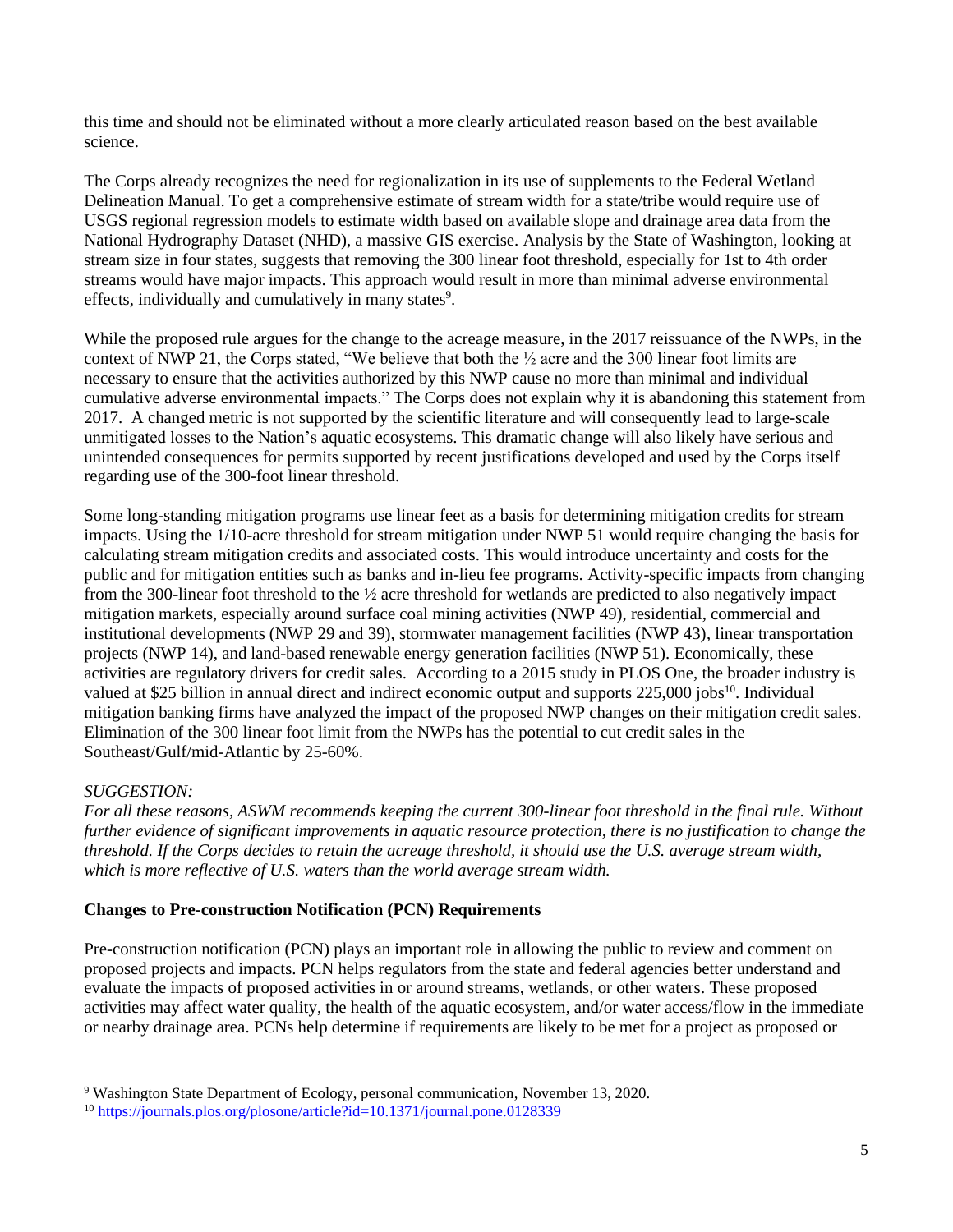whether additional changes or mitigation are required. The PCN helps ensure that the NWP is being used properly, including ensuring that state/tribal water quality standards are being implemented as permitted.

Changes to the permit language in NWP 12 will allow for impacts for up to 250 miles without a PCN. As written, the changed permit language allows for large, multi-acre impacts. While the NWPs have always allowed for some segmentation, the new language and requirements make segmentation even easier, despite federal requirements to avoid evaluating those harms individually.<sup>11</sup> For some states this creates a serious catch-22, as segmentation is not allowable under state law.

The proposed 2020 NWP Rule also removes PCN requirements for federal agencies. Many states and tribes strongly asserted that staff at federal agencies do not necessarily (and certainly not categorically) have more knowledge or expertise than other certifying agencies. They specifically refer to concerns around a lack of PCN for federal highway projects, the building or modification of military bases, and FAA airports. There continues to be need for public comment and accountability for these projects, which is afforded by the PCN and its process.

Additionally, the non-federal permittee definition (those who would continue to be required to complete the PCN process under the proposed rule) include state departments of transportation with specific responsibilities (NWP Rule, p. 57304). This creates a potential significant conflict of interest. The permittee should not be the sole reviewer of their actions and potential impacts or mitigation requirements. Federal permittees, such as state DOTs are often financially strained and may not have the environmental expertise on staff to make these decisions. The Corps is in the best position to provide oversight to federal certifying authorities, as they are experts in administering mitigation for the § 404 program and tracking debits and credits from mitigation activities.

# *SUGGESTIONS:*

*As a result of these concerns, ASWM suggest that the Corps keep in the PCN requirements from the current NWP Rule and continue to ensure that federal agencies also meet PCN requirements. ASWM also suggests that thresholds for the PCN address and accommodate the rights of states to have laws and requirements that prohibit segmentation and include impact thresholds.*

# **Changing NWP 12 PCN Thresholds**

In NWP 12, states are concerned about the removal of the PCN threshold associated with forested wetlands. While the proposed rule justifies the removal of this requirement based on the "temporary" nature of impacts to forested wetlands (NWP 12, p. 57325), scientific and practitioner evidence refutes this claim. When maintaining a right of way, management practices by utility companies usually require the removal of any woody material over a utility line as well as within a specific distance horizontally from the wires of an electric transmission line. As a result, those impacts to the forested wetland are permanent or at least semi-permanent, not temporary. For example, the Public Utilities Commission of Wisconsin states that "building a transmission line through woodlands requires that all trees and brush be cleared from the ROW. One mile of 100-foot ROW through a forest results in the loss of approximately 12 acres of trees. Transmission construction impacts can include forest fragmentation and the loss and degradation of wooded habitat, aesthetic enjoyment of the resource, and/or the loss of income."<sup>12</sup>

<sup>&</sup>lt;sup>11</sup> "Projects should not may not shirk responsible analysis of environmental harms by "segmentation," Swain v. Brinegar, 542 F.2d 364, 368-71 (7th Cir. 1976) (en banc); Indian Lookout Alliance v. Volpe, 484 F.2d 11, 19-20 (8th Cir. 1973), that is, by evaluating those harms severally rather than jointly." [https://ceq.doe.gov/docs/get](https://ceq.doe.gov/docs/get-involved/NAEP_2013_NEPA_Annual_Report.pdf)[involved/NAEP\\_2013\\_NEPA\\_Annual\\_Report.pdf](https://ceq.doe.gov/docs/get-involved/NAEP_2013_NEPA_Annual_Report.pdf)

<sup>&</sup>lt;sup>12</sup> Environmental Impacts of Transmission Lines. (2013). Public Utilities Commission of Wisconsin. Downloaded from: <https://psc.wi.gov/Documents/Brochures/Enviromental%20Impacts%20TL.pdf>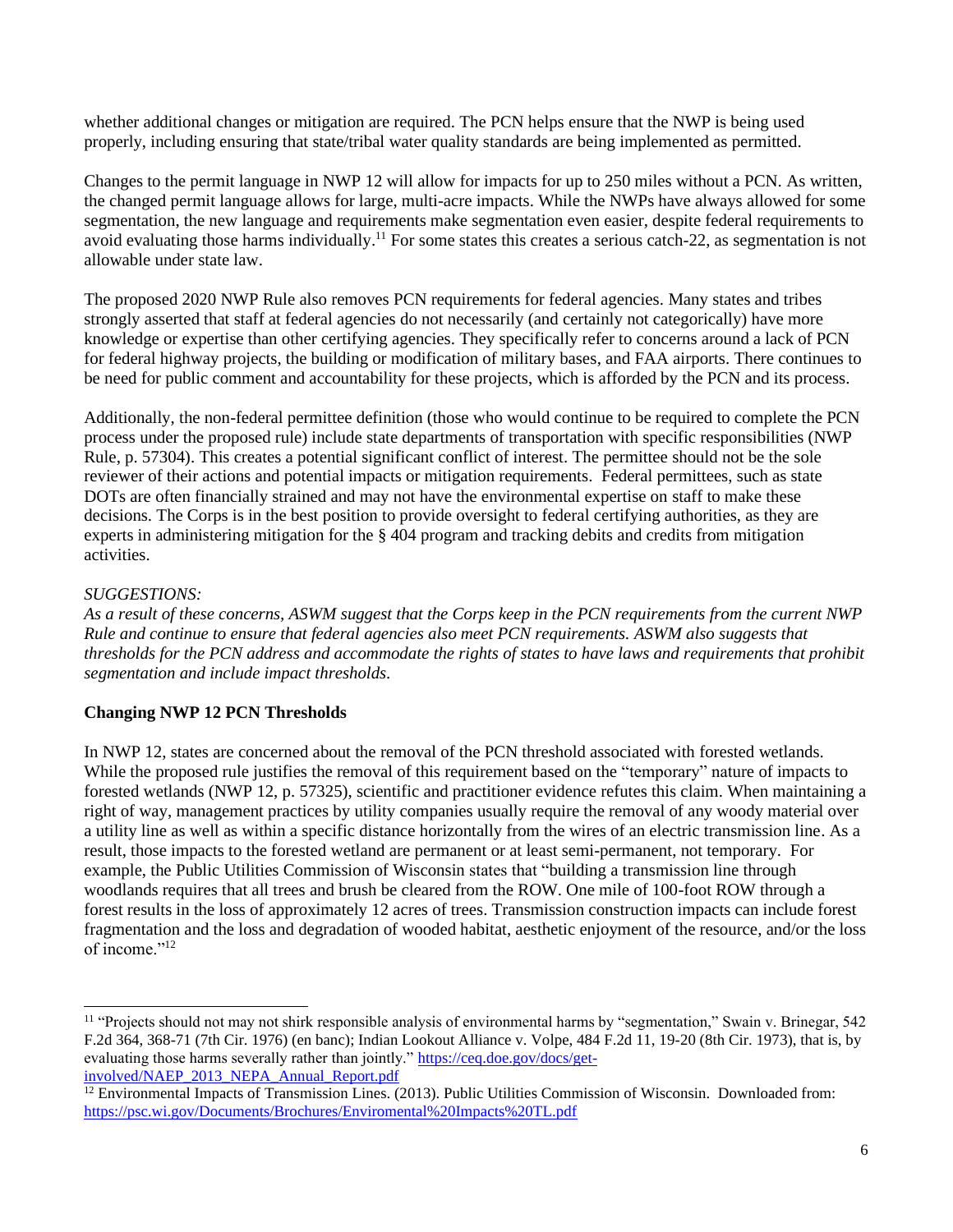Contrary to the Corps' assertion that "despite the change in the general plant community structure, the wetland will still perform hydrologic functions (e.g. water storage) and biogeochemical cycling functions (e.g. nitrogen cycling)", many studies have shown that these practices do indeed change the function of a wetland. A review of HGM data for pipeline construction projects impacting palustrine forested wetlands shows that mechanized land clearing results in significant permanent impacts to those wetlands (e.g. permanent reduction in wetlands biological function by 40%, chemical function by 15% and physical functions by 15% in the USACE Galveston District) $13$ .

Often, the result is a change in wetland functions and type from a forested wetland to an herbaceous or scrubshrub wetland (NWP Rule General Condition 23). In addition, the loss of shade often has a direct water quality impacts resulting in increases in the stream water temperature. In some states, water quality standards do not allow this impact. There are no studies, no industry information or best practices that provide information on how to eliminate these impacts, thus the removal of trees must be characterized as permanent and the impacts avoided, minimized and subjected to compensatory mitigation. Finally, there often needs to be a review of the practices employed to restore the area after the line is installed, to ensure that impacts truly are temporary and that the area will remain a wetland. The existing PCN threshold has been included in NWP 12 since 1996 as one of the original PCN requirements. States have expressed deep concerns about removing the requirement without any recognized justification.

A second primary concern around the change in thresholds under NWP 12 is the PCN threshold for new oil and gas pipelines over 250 miles long. The 250-mile threshold would allow for major impacts from new pipelines that are under this threshold. This is especially important relating to forested wetlands in the southeast Atlantic coast and Gulf of Mexico where coastal wetland loss has been occurring at the highest rate nationally<sup>14</sup>. In this region and others (the proposed CMP New England Clean Energy Connect project through western Maine is under the 250 mile threshold at 145 miles in length), the expansion to a 250-mile threshold will likely lead to increased habitat fragmentation and decreased habitat for forested wetland-dependent wildlife species. Lines of this length are also more likely to cross state boundaries, making a PCN even more critical.

# *SUGGESTIONS:*

*ASWM strongly suggests that the Corp keep the current NWP 12 PCN threshold related to forested wetlands. Additionally, ASWM suggests replacing the 250-mile threshold with more protective thresholds that are triggered when all crossings are considered to be part of a total and complete project, thus lowering the threshold in a manner supported by the best available science, and requiring a PCN when a project crosses state lines. An example of this latter approach has been found to date in the State of Missouri.*

## **NWP 48 – Commercial Shellfish Mariculture Activities**

The proposed revision to NWP 48 eliminates the Submerged Aquatic Vegetation (SAV) impact threshold. SAV plays a vital role in the life histories of many fish, including many of the most valuable commercial and recreational species. SAV provides food, shelter, cycles oxygen and nutrients, stabilizes bottom sediments, and creates detritus essential to the food web when it decays<sup>15</sup>.

<sup>&</sup>lt;sup>13</sup> D. Groves, The Earth Partners, personal communication, November 12, 2020. (A Review of Physical, Biological, and Chemical Functional Capacity Units Required to Offset Permanent Impacts to Palustrine Forested Wetlands from Four Pipeline Projects in the USACE-Galveston District using the Hydrogeomorphic Approach for Assessing Wetland Functions.) <sup>14</sup> T.E. Dahl and S.M. Stedman. 2013. Status and trends of wetlands in the coastal watersheds

of the Conterminous United States 2004 to 2009. U.S. Department of the Interior, Fish and Wildlife Service and National Oceanic and Atmospheric Administration, National Marine Fisheries Service. (46 p.)

<sup>&</sup>lt;sup>15</sup> Atlantic Marine Fisheries Commission (2020)[: http://www.asmfc.org/habitat/hot-topics](http://www.asmfc.org/habitat/hot-topics)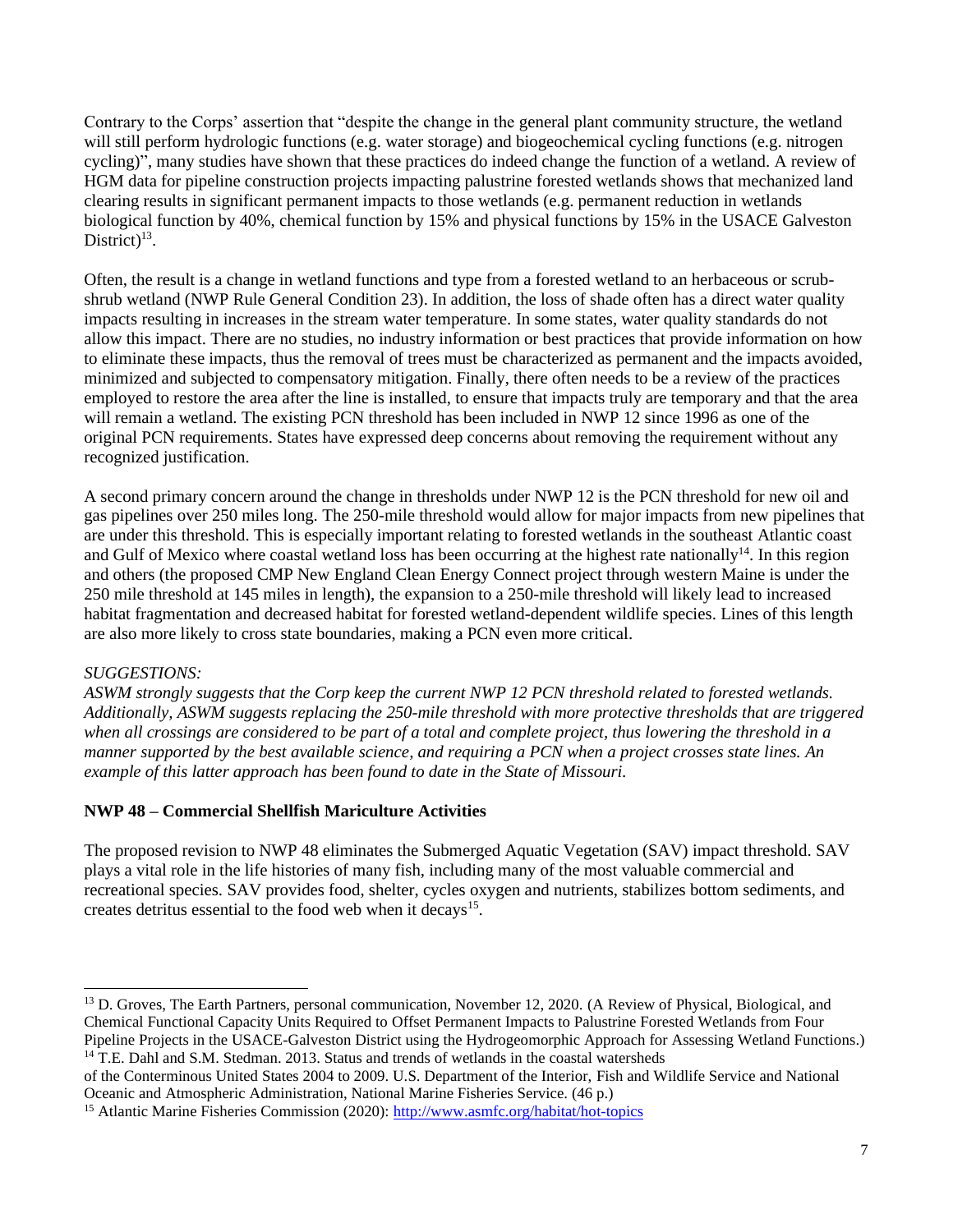Some, but not all, states have specific, written SAV goals. Some states have received feedback from their Corps districts that activities under NWP 48 will have to comply with state water quality standards, so there is no SAV issue for those states. However, for states that do not have this formalized, the issue may be a significant one. Regardless of SAV, there may remain concerns among states around water quality, entanglements, invasive species, and breaks, among others.

It is also unclear to many coastal states why dredged or filled material would be needed for seeding or mariculture operations. The permit, as written, implies that the seafloor is not conducive for the targeted species and those operators would have to alter the characteristics to make it more amenable. States have indicated that this activity is akin to habitat conversion, which should not be allowed.

Finally, non-native vegetation of any kind should not be allowed. Allowing them to be farmed could encourage further spread or dispersion. The current permit requirements provide an overly simplistic conceptualization of invasive species and their interactions with the marine environment. Activities in areas where submerged aquatic vegetation is present may require a site-specific assessment to address potential impacts to affected species and should trigger a detailed project review by the Corps.

# *SUGGESTION:*

*If this content is left in NWP 48, in response to requests by states, ASWM suggests that the Corps include some form of prescribed testing requirement to ensure that the material is clean (specifically, free of invasives and pollutants) to use. Standard protocols should be established to determine if material is suitable for open ocean disposal. While this is a costly suite of tests, such protocols would be essential if the activity is allowed.*

## **ASWM Encourages Use of Definitions Consistent with the Navigable Waters Protection Act**

In the proposed NWP Rule, the definition of Ordinary High Water Mark (OHWM) includes only discussion of stream bed, not bank. The current definition of OHWM throughout federal regulations consistently includes reference to both the stream bed and bank, which is reflective of sound science. By referring only to stream bed, without the bank component, the proposed rule creates a conflict or at least contradiction with other uses of the term in federal rules and regulations. Additionally, the definition of "perennial stream" does not match with the final Navigable Waters Protection Rule definition. Use of conflicting definitions can cause regulatory problems or undermine intended protections.

*SUGGESTION: ASWM suggests the use of the OHWM definition from the Navigable Waters Protection Rule, which defines the Waters of the United States [33 CFR 328.3(c)(7), which is inclusive of both bed and bank characteristics. ASWM also encourages the final NWP Rule to adopt the formal definition of perennial streams from the NWPR.*

# **ASWM Concerns around Rule's Regulatory Impact Analysis (RIA)**

Federal agencies must conduct a regulatory impact analysis to assess the costs and benefits of a proposed regulation. Agencies shall propose a regulatory option upon a reasoned determination that benefits of the intended regulatory action justify its costs<sup>16</sup>. Agencies should select a proposed regulatory option that has the highest net benefits, including consideration of potential economic, environmental, and other advantages<sup>17</sup>. However, the analysis conducted by the Corps does not provide adequate inclusion of cost estimates readily comparable to the figures the Corps used to document cost savings. The analysis should also include documentation of impacts to the ecological restoration industry, as changes in the rule adversely affect regulatory demand drivers for the mitigation banking sector (please refer to comments on impacts to the mitigation banking

<sup>16</sup> EO 12866, Section 1(b)(6)

 $17$  EO 12866, Section 1(a)